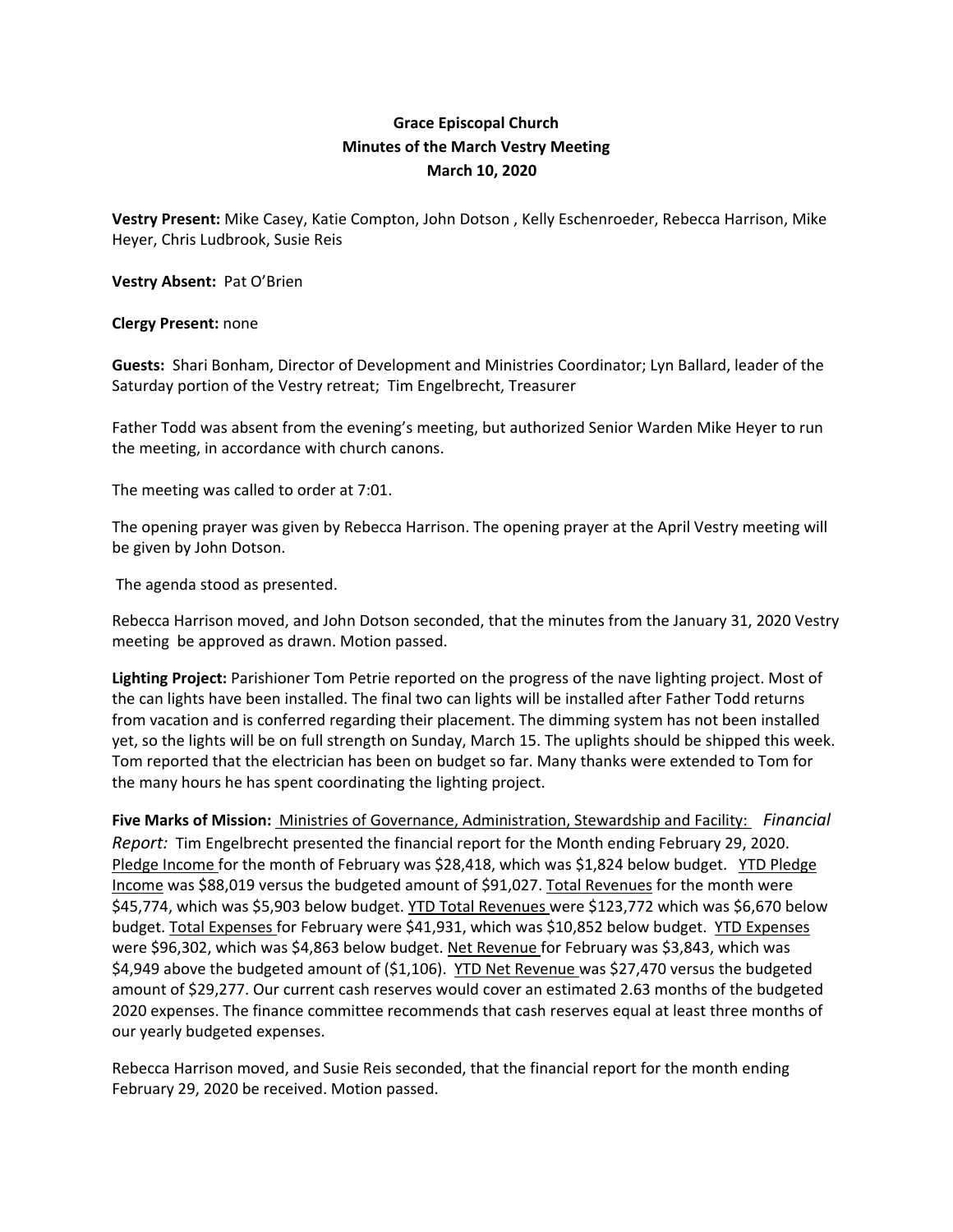*Off‐site review of Mission Statement, Objectives and follow‐up:* Lyn Ballard provided the Vestry with a written report summarizing the process and outcomes of the work done at the 2020 Vestry retreat. The purpose of the retreat was to achieve a longer-term vision of how Grace is (and will be) the Body of Christ. The Vestry reviewed and discussed the objectives and strategies that were developed at the retreat. Vestry members will need to take charge of the various objectives in the coming years. Lyn stressed that this is a long‐term vision for Grace, and will take time to implement and actualize. The report had been reviewed previously by the Executive Committee. During the review, Father Todd added the following three items to the list of Grace's "unique advantages" – the people of Grace, the name "Grace" (both a noun and a verb), and size (Grace is a program size church). Susie Reis added "location". Lyn mentioned that The Rev. Ginny Bennett noted that the power of a good adult education program should not be underestimated.

Mike Heyer suggested that the Vestry review the report and that the Vestry should move forward with action steps at the April Vestry meeting. Vestry members were also asked to think about things currently happening at Grace that do not need to keep happening.

Teach, Baptize and Nurture New Believers: *Invite, Welcome, Connect* : Lyn Ballard provided the Vestry with a written report summarizing the process and outcomes of the work done at the 2020 Vestry retreat. The purpose of the retreat was to achieve a longer‐term vision of how Grace is (and will be) the Body of Christ. The Vestry reviewed and discussed the objectives and strategies that were developed at the retreat. Vestry members will need to take charge of the various objectives in the coming years. Lyn stressed that this is a long‐term vision for Grace, and will take time to implement and actualize. The report had been reviewed previously by the Executive Committee. During the review, Father Todd added the following three items to the list of Grace's "unique advantages" – the people of Grace, the name "Grace" (both a noun and a verb), and size (Grace is a program size church). Susie Reis added "location". Lyn mentioned that The Rev. Ginny Bennett noted that the power of a good adult education program should not be underestimated.

*Coffee Hour:* Long‐time coffee hour coordinator Harriet Foiles will be moving out of the St. Louis area. Her last Sunday will be Palm Sunday. The Vestry was asked to help with coffee hour on that day. With Harriett gone, the coffee hour process will need to be overhauled. Thanks were extended to Harriett for her many years of work with the coffee hour.

Respond to Human Need, Seek to Transform Unjust Structures: *Outreach Programs, Activities:* The minutes from the February 23, 2020 Outreach Committee meeting were made available to the Vestry. Discussion was held about having Grace members who are involved with the various organizations supported by Grace give a report to the Vestry and/or the congregation. Sue Nixon will report on Kirk Care at the April Vestry meeting.

**Junior Warden Report**: Junior Warden Rebecca Harrison reported that the painting project in the nave has been completed.

Mulch will be delivered between now and Easter. Those who are participating in the adopt-a-bed program are asked to spread mulch by the Saturday before Palm Sunday.

Safeguard Integrity of Creation: *Environmental Stewardship:* Chris Ludbrook reported that the youth are collecting money for bee hives to be donated via Heifer International.

**Senior Warden Report:** Mike Heyer reported that the 2020 youth mission trip will take place in West Bend WI. This year, three mini vans will be rented, as opposed to the 15 passenger vans that have been used in the past.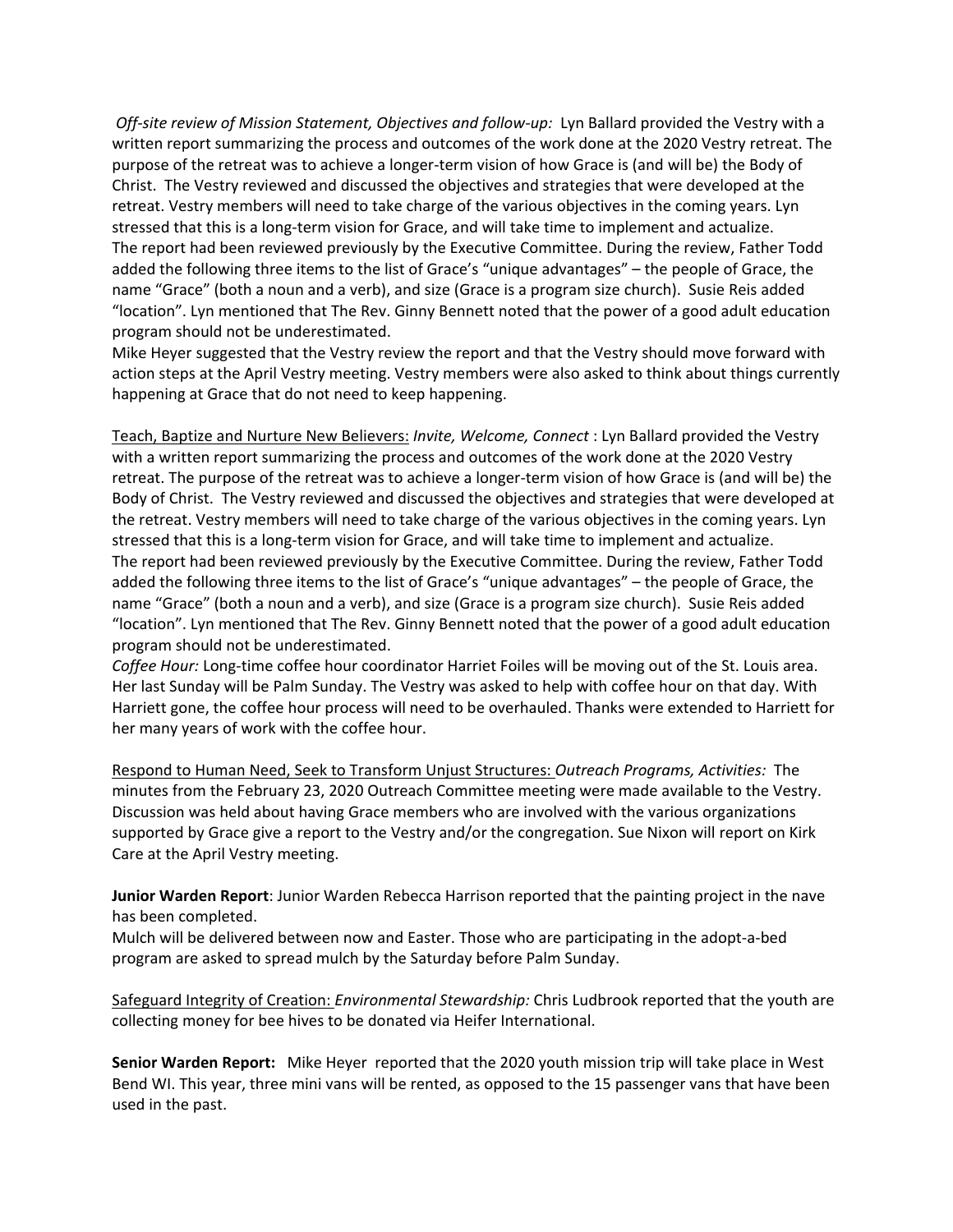A handout regarding the Covid‐19 virus as it pertains to church matters was distributed to the Vestry.

The evenings meeting concluded with a reading of Compline.

Meeting adjourned at 9:22.

Respectfully submitted

Sue Nixon Secretary of the Vestry